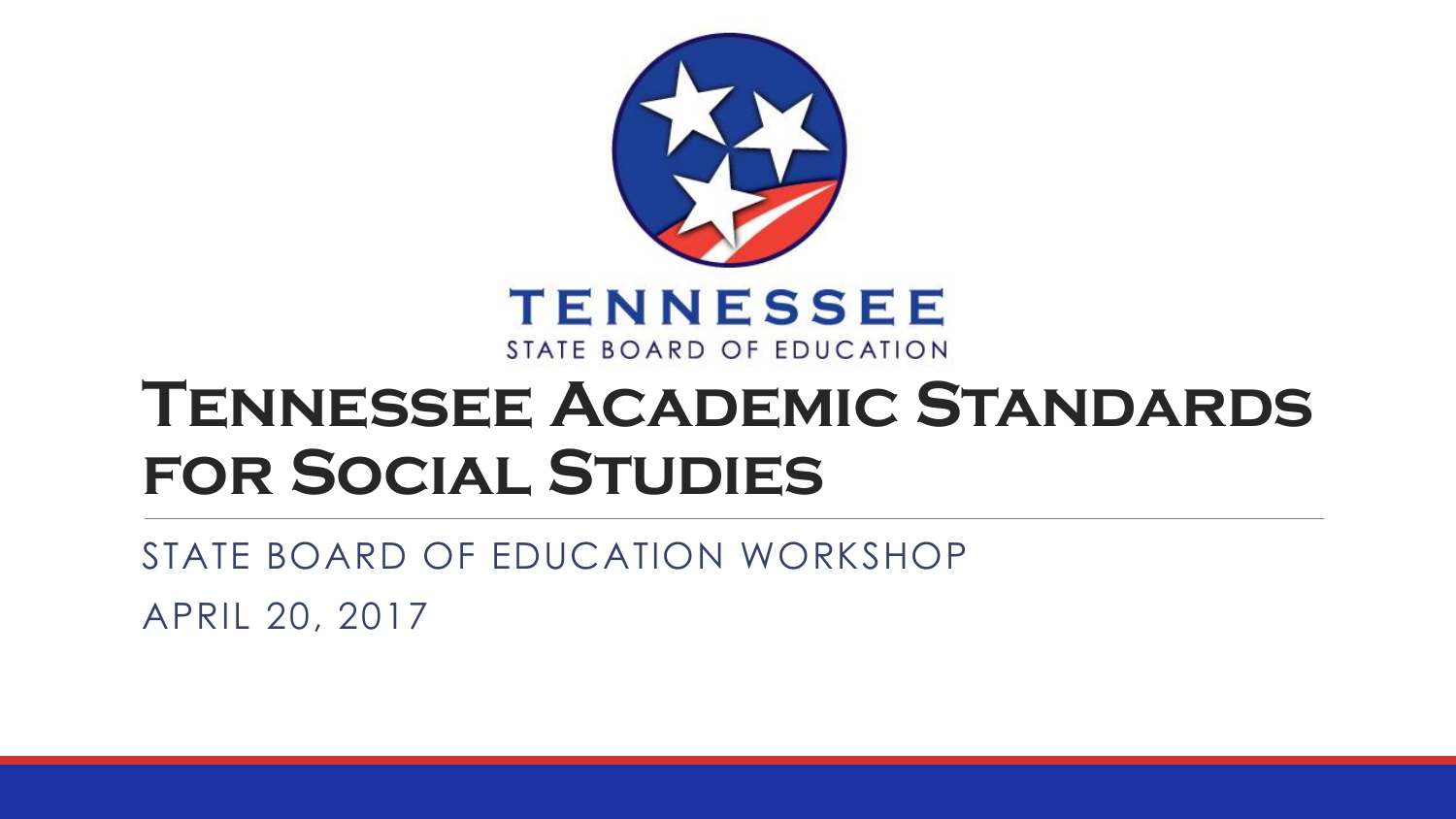# **Agenda**

- **Overview of the Standards Review Process** *Ms. Laura Encalade*
- **Role of the Standards Recommendation Committee** *Mr. Jason Roach*
- **Role of the Educator Advisory Team** *Mr. Todd Wigginton*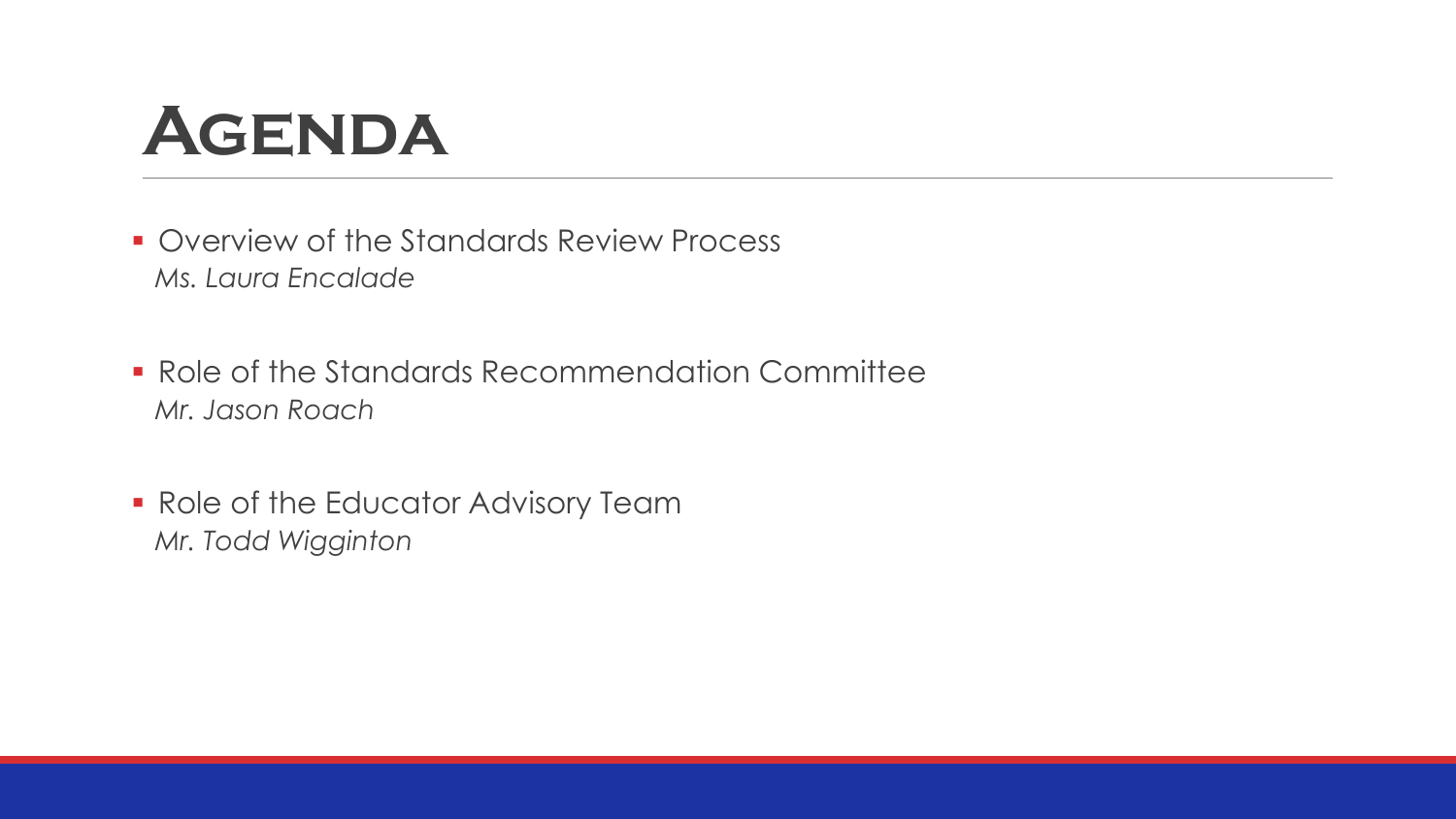#### **Overview of The Standards Review Process**

LAURA ENCALADE CHIEF OF STAFF TENNESSEE DEPARTMENT OF EDUCATION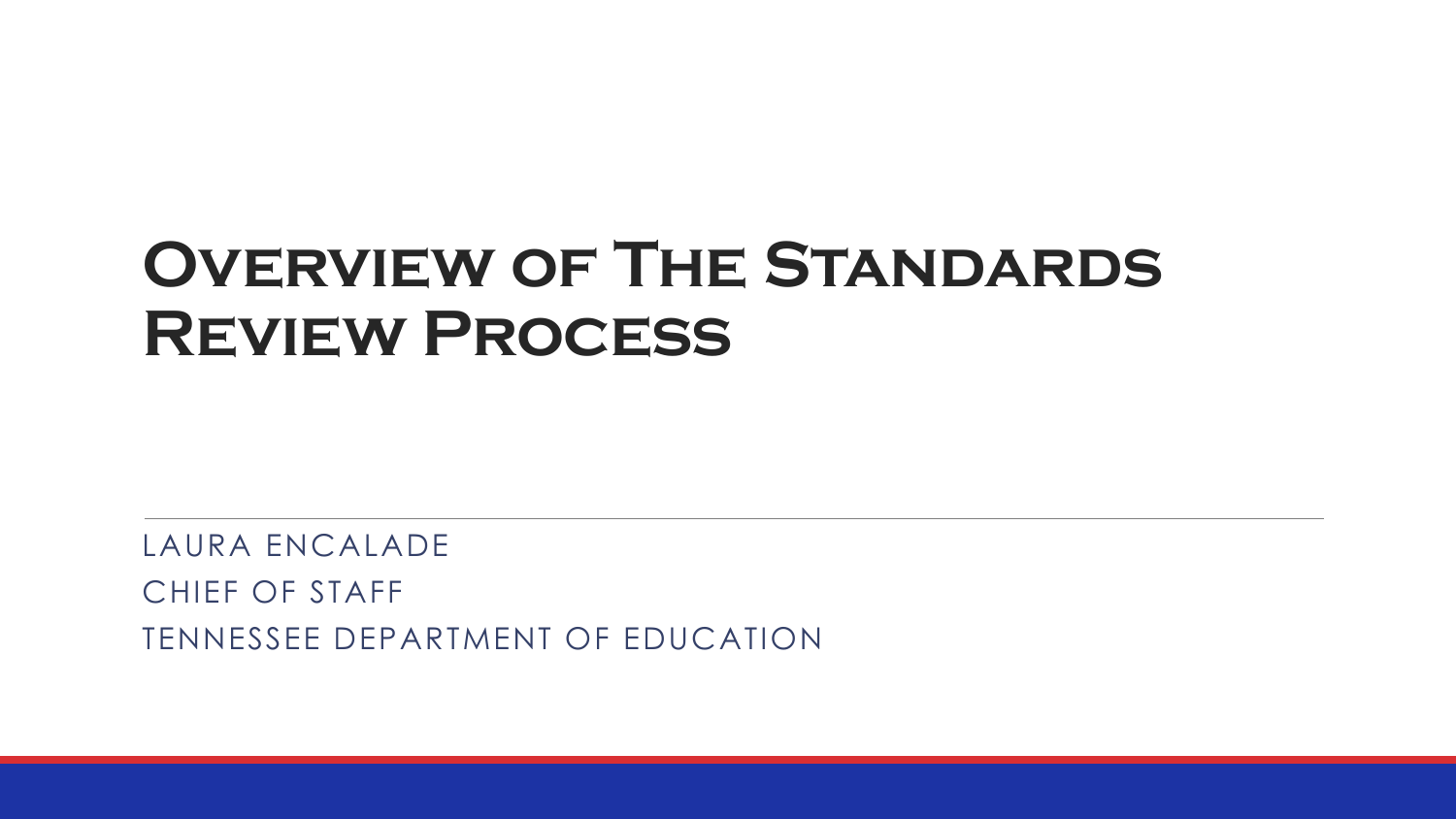## **BACKGROUND**

- Legislation governing standards review passed in April 2015 (PC 423) **- New standards for Tennesseans by Tennesseans**
- State Board called for early review of social studies standards
- **Review process began in January 2016**
- Standards will be implemented in 2019-2020 school year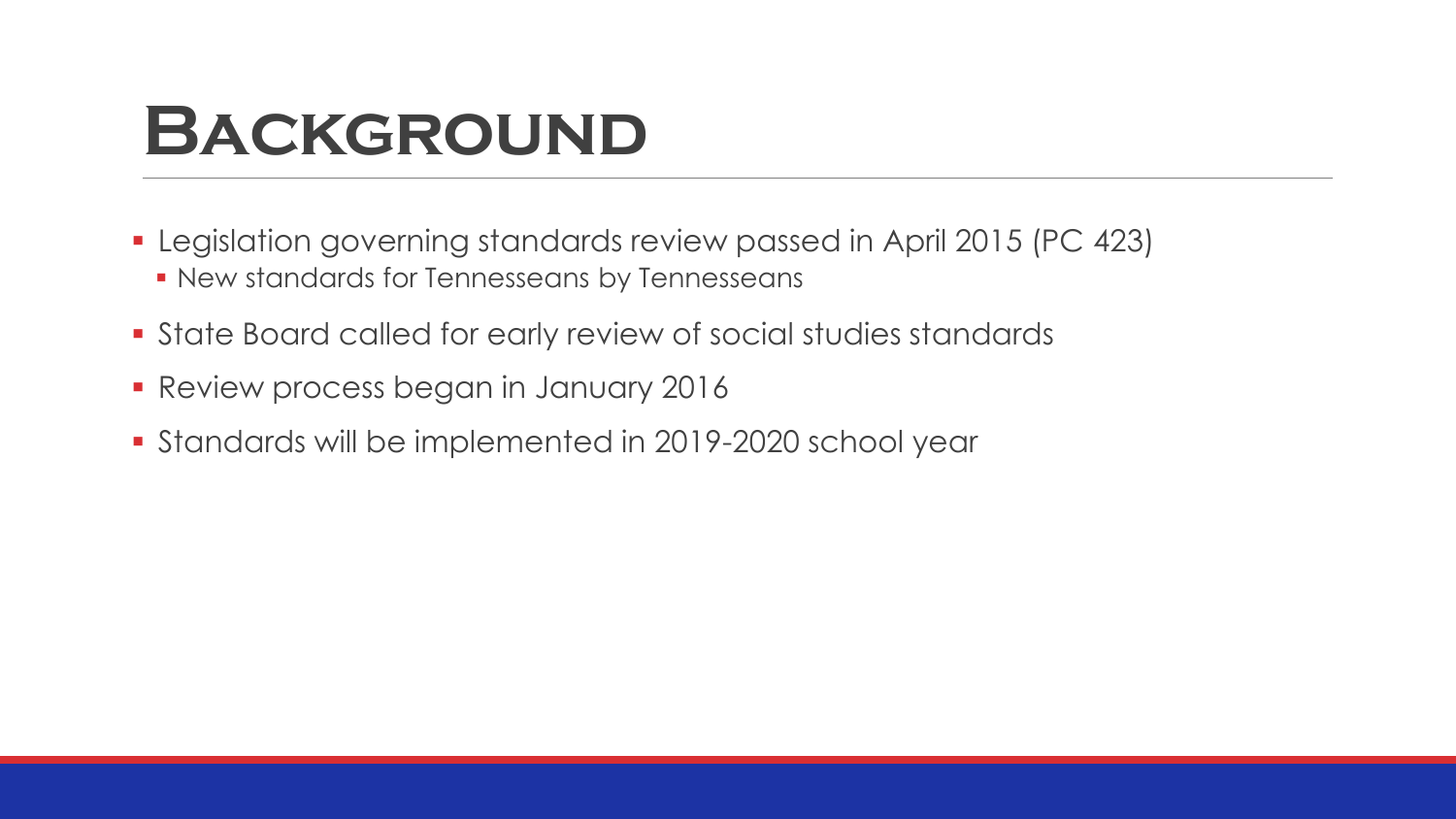# **Review Process**

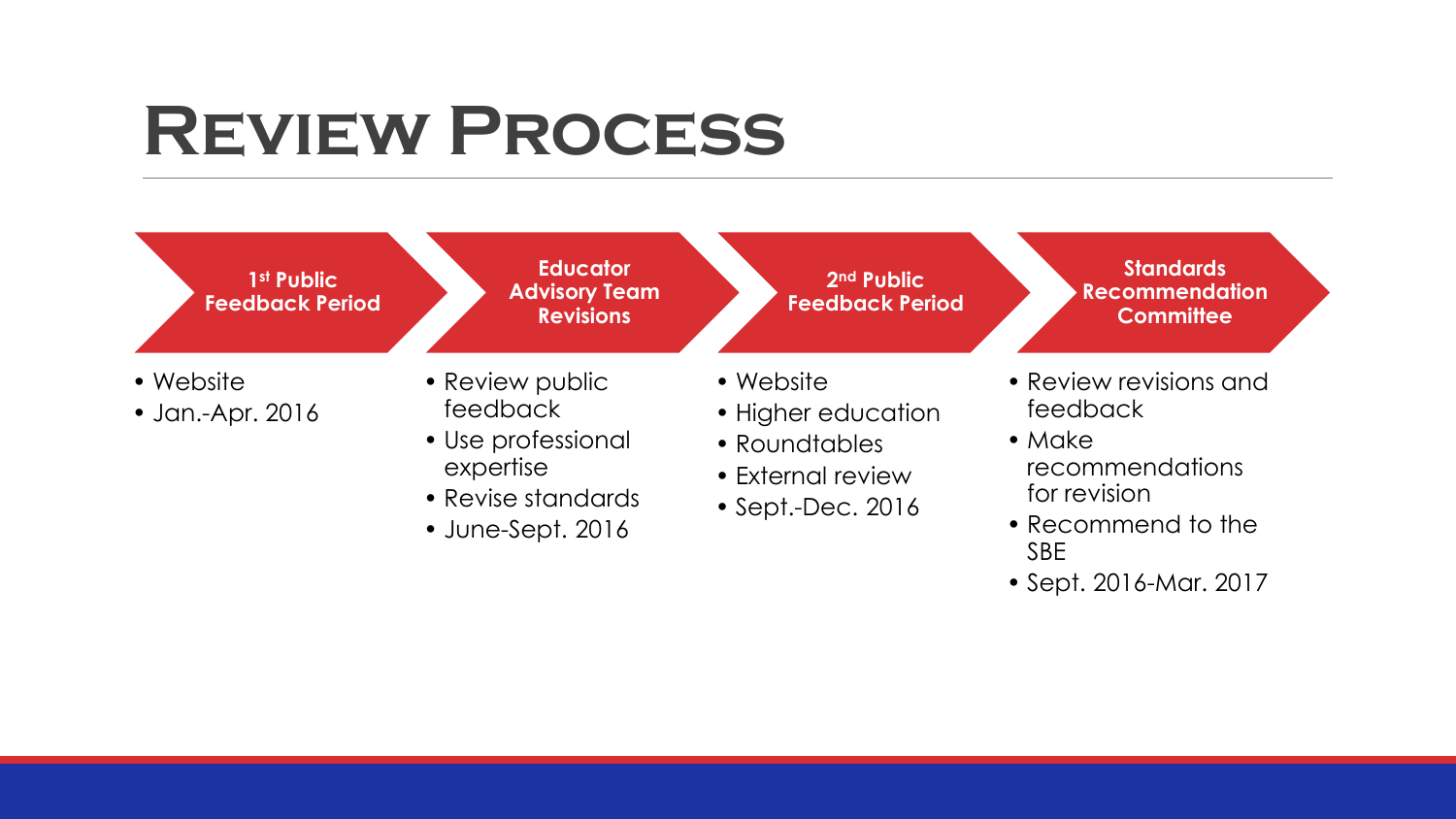# **Public Website**

| <b>Review of Original</b> | <b>Review of Revised</b> |
|---------------------------|--------------------------|
| <b>Standards</b>          | <b>Standards</b>         |
| Open Jan. 21              | Open Sept. 13            |
| through Apr. 30,          | through Dec. 15,         |
| 2016                      | 2016                     |
| Received 63,000+          | Received 53,000+         |
| reviews and               | reviews and              |
| <b>14,000+</b> comments   | 9,000+ comments          |
| from $1,441$ unique       | from 1,538 unique        |
| reviewers                 | reviewers                |

#### **Tennessee Education Standards Review**

Tennessee Education Standards Review



Welcome to the Tennessee Education Standards Review website! This website will provide you with the opportunity to review and offer feedback on the state's academic standards. Standards are the expectations for what students should know by the end of each K-12 school year.

The Tennessee State Board of Education (SBE) is responsible for reviewing academic standards every six years, and recent legislation (Public Chapter 423) specifically outlines the process for review, including this website for public feedback, of the English language arts (ELA), math, science, and social studies standards. The

social studies standards are currently available for review.

#### Social Studies Standards

**TN** 

This website is currently open for the second of two windows of public feedback on the state social studies standards. You will find the revised social studies standards posted on this site. Educator development teams reviewed the website feedback from the first window in revising these draft standards. The SBE will work in conjunction with the Southern Regional Education Board (SREB) to collect all of the comments submitted to this website during the second review window, and the standards will again be revised to incorporate this feedback. An appointed Standards Recommendation Committee will make the ultimate recommendation for new social studies standards to the SBE in early 2017. Implementation will take place in the 2019-20 school year.

For more information about the standards review process, please visit: http://www.tn.gov/sbe/topic/standards-review. Questions or concerns can be directed to TNStandards.Review@tn.gov.

#### Begin Review

To begin your review of the Tennessee education standards, please click Begin below. Please note that if your session times out due to inactivity, you must return to the beginning and enter your reviewer information again.

To learn more about Tennessee's Standards, please visit here.

This website will close on December 15, 2016.

Begin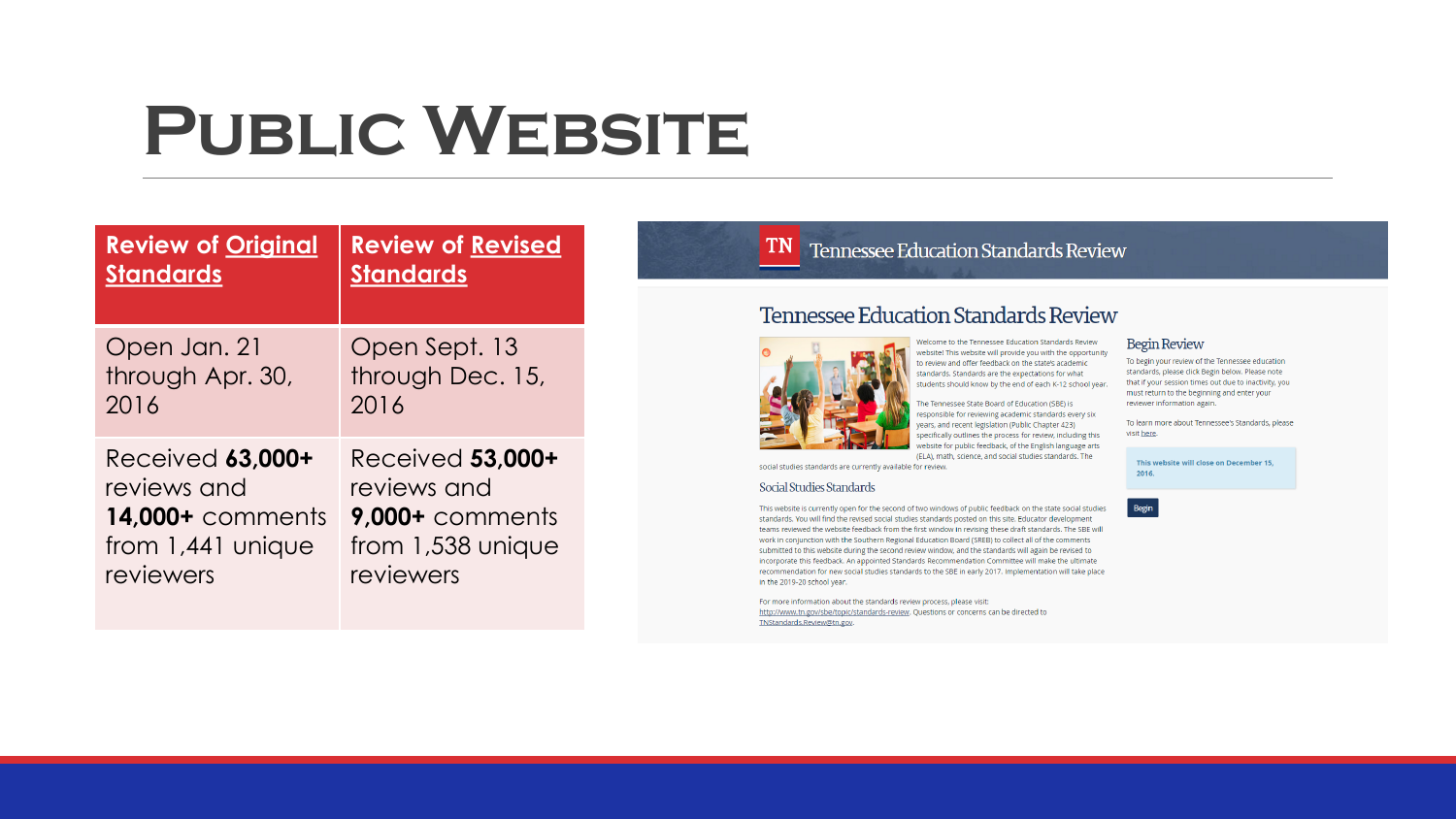## **Overall Feedback**

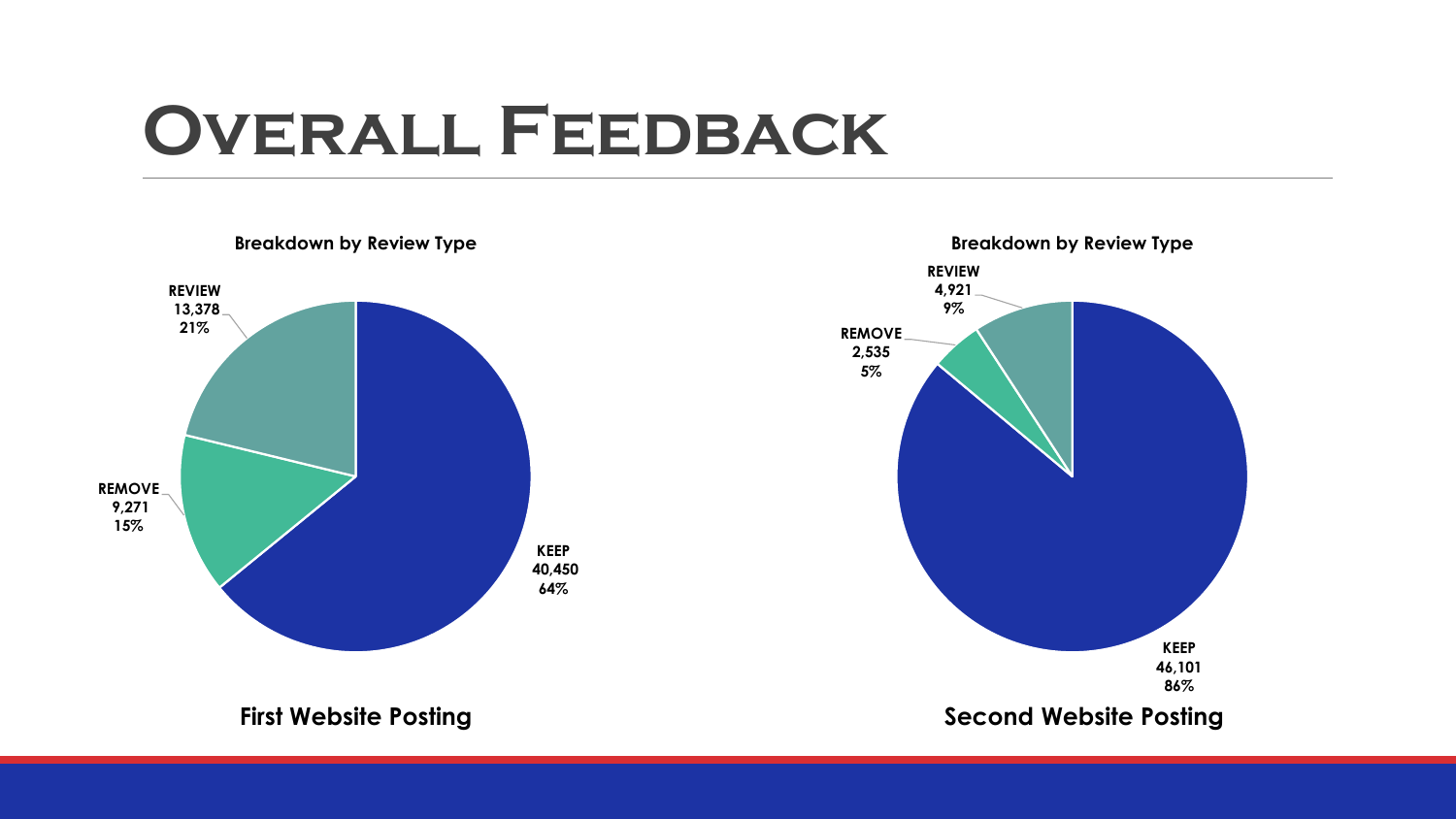# **Compared To Other Subjects**

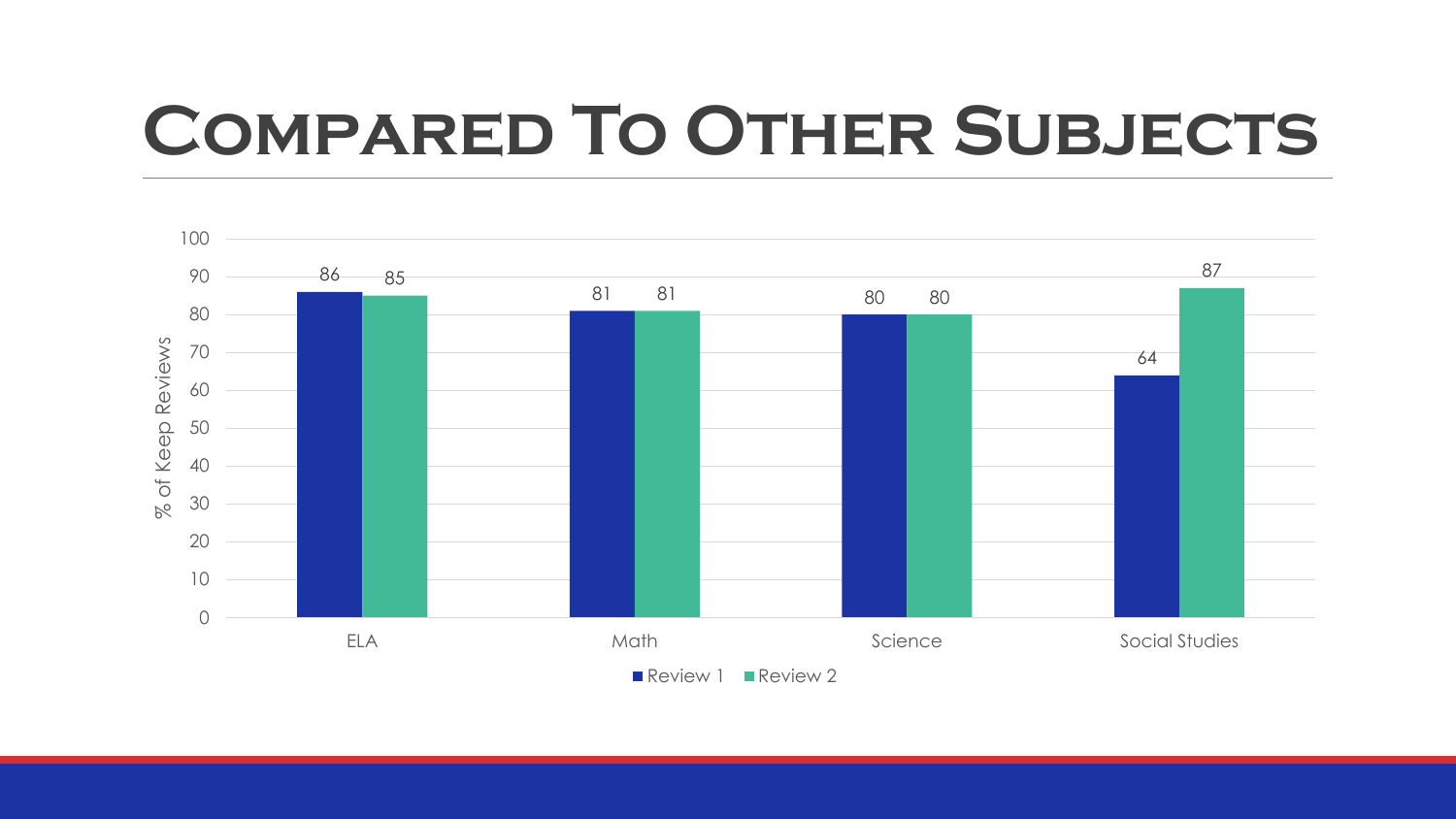# **Additional Feedback**

- Five regional roundtable sessions across Tennessee with educators & parents
- Written review by higher education faculty from 12 different institutions
- Two roundtable sessions with faculty at the University of Tennessee-Knoxville
- Presentations at SRC meetings by numerous organizations & individuals
- Letters and emails submitted to the SRC and State Board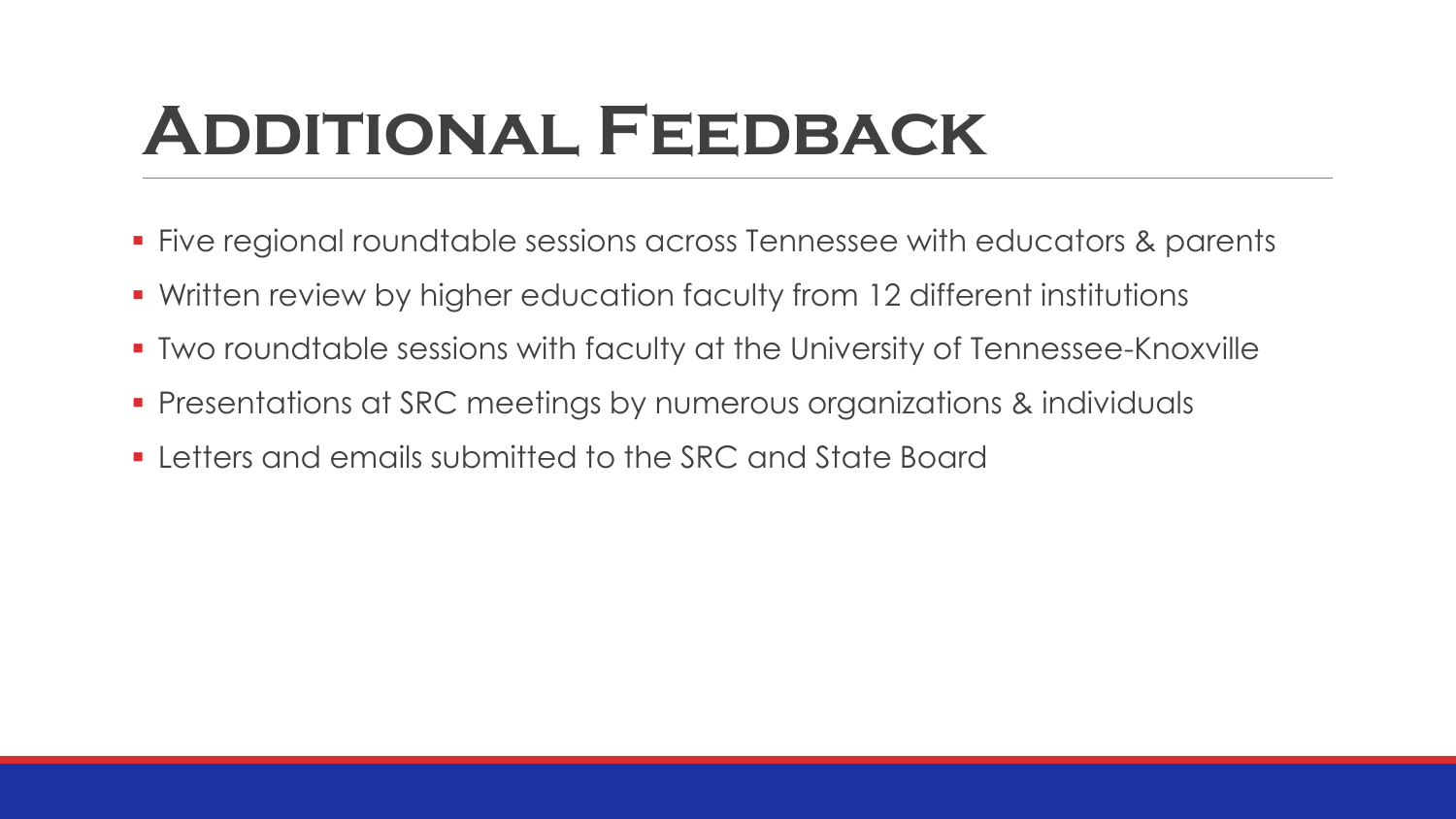#### **The Role of the Social Studies Standards Recommendation**  COMMITTEE (SRC)

JASON ROACH CHAIRMAN, SRC PRINCIPAL, MOORESBURG ELEMENTARY SCHOOL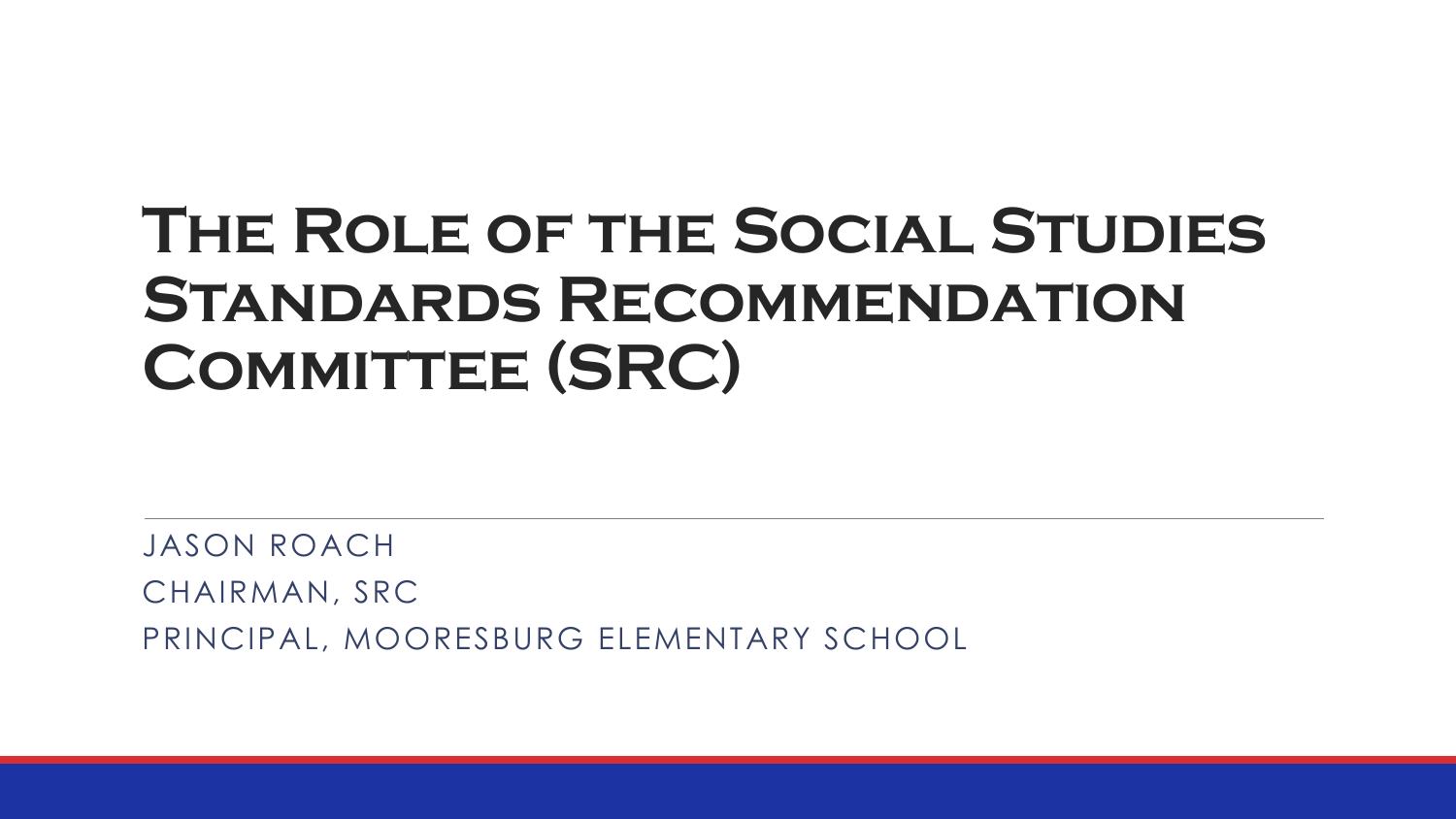# **Standards Recommendation COMMITTEE**

SRC Members:

- Mr. Jason Roach Chair
- Mr. Freddy Curtis Vice-Chair
- Mr. David Barrett
- Ms. Pamela Bobo
- Mr. Bill Carey
- Dr. Shannon Duncan
- Mr. Lou Gallo
- Ms. Katherine Petko
- Ms. Marsha Rains
- Mr. Todd Wigginton
- The SRC convened 12 times and met for 100+ hours in-person between September 2016 and March 2017
- **Draft standards were approved at the** March 29, 2017 meeting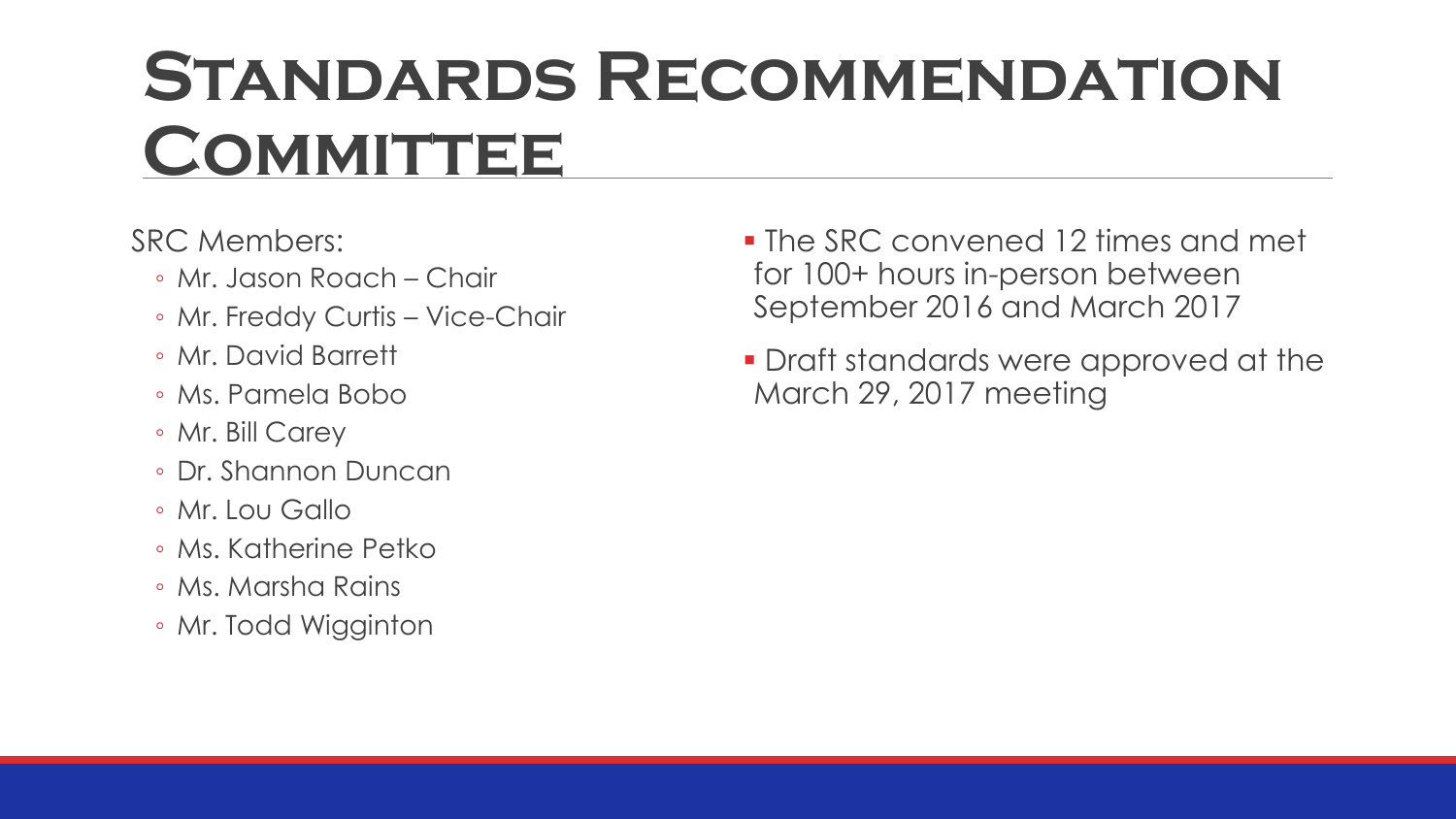# **Standards Vs. Curriculum**

| <b>Standard</b>                                                                                                                                                                            | <b>Curriculum</b>                                                                                                                                                                                                                                                                                                                                   |
|--------------------------------------------------------------------------------------------------------------------------------------------------------------------------------------------|-----------------------------------------------------------------------------------------------------------------------------------------------------------------------------------------------------------------------------------------------------------------------------------------------------------------------------------------------------|
| <b>4.30 Locate the Territory South of</b><br>the River Ohio (Southwest Territory)<br>on a map, identify its leaders, and<br>explain how it was the first step to<br>Tennessee's statehood. | • Students will define the following<br>terms: Rocky Mount, William<br>Blount, Southwest Territory, etc.<br>• Students will create a short<br>presentation with a group that<br>will be presented to the class.<br>This presentation will discuss the<br>first initial step for Tennessee to<br>become a state.<br>• A possible field trip to Rocky |

Mount or a museum, as time and resources dictate.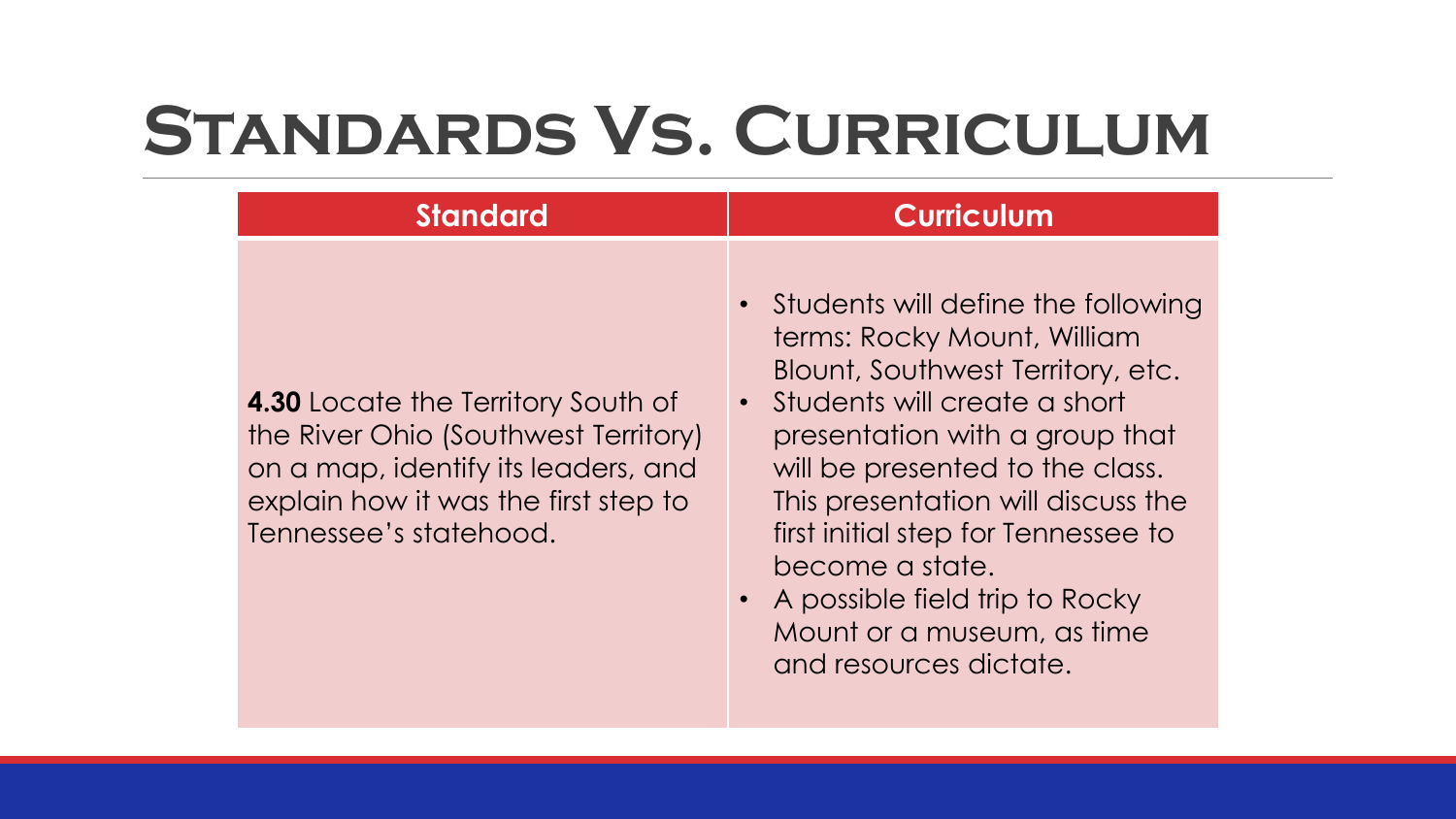# **Discussion within the SRC**

Much of our discussion centered around:

- What are the most important concepts, themes, historical events, and skills for Tennessee students to learn?
- What can be reasonably expected for students to do at the end of a given grade level or course?
- What can be reasonably expected for teachers to cover in the time they are given?
- How can we make the standards more manageable, while still keeping them rigorous?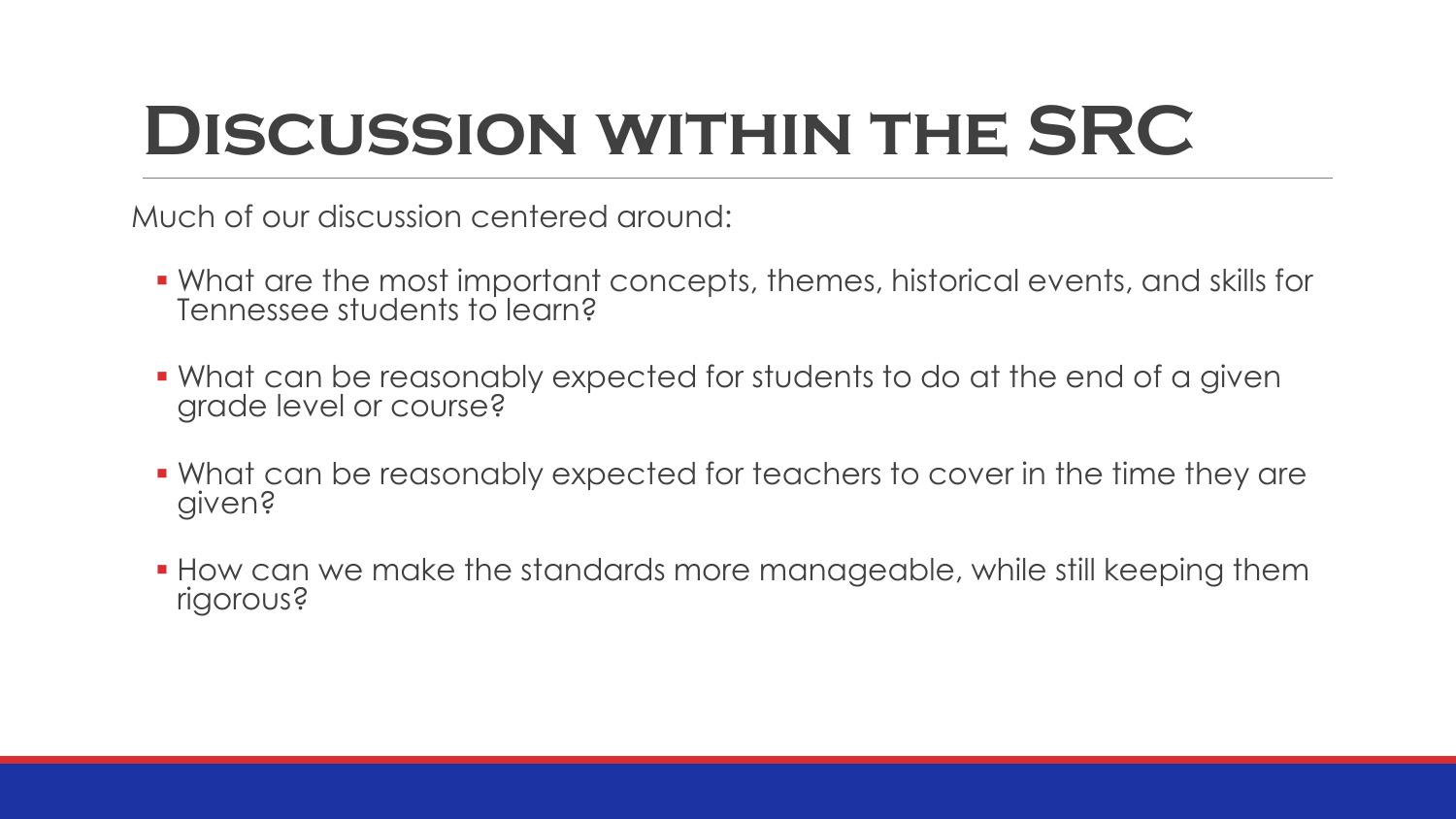## **Feedback**

The feedback that we utilized came in many different forms.

- **Example 1 Letters from interested parties**
- The public website
- The leads of the educator committees
- The professional practice of SRC members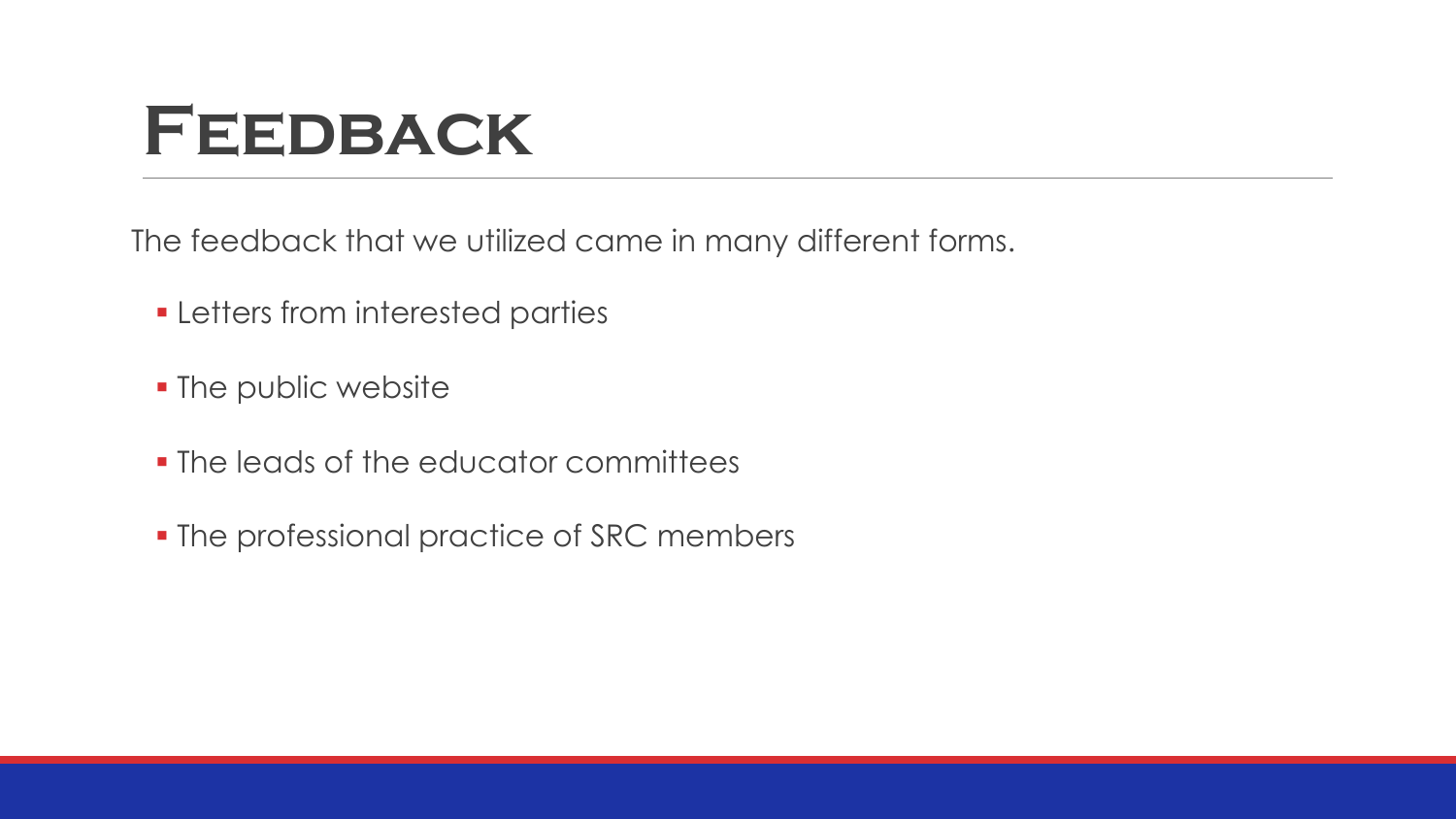# **Key Changes**

- **Wording changes** 
	- **Example: "Understand" to "Explain"**
- **Combining some redundant standards**
- **Adjusting standard placement for flow**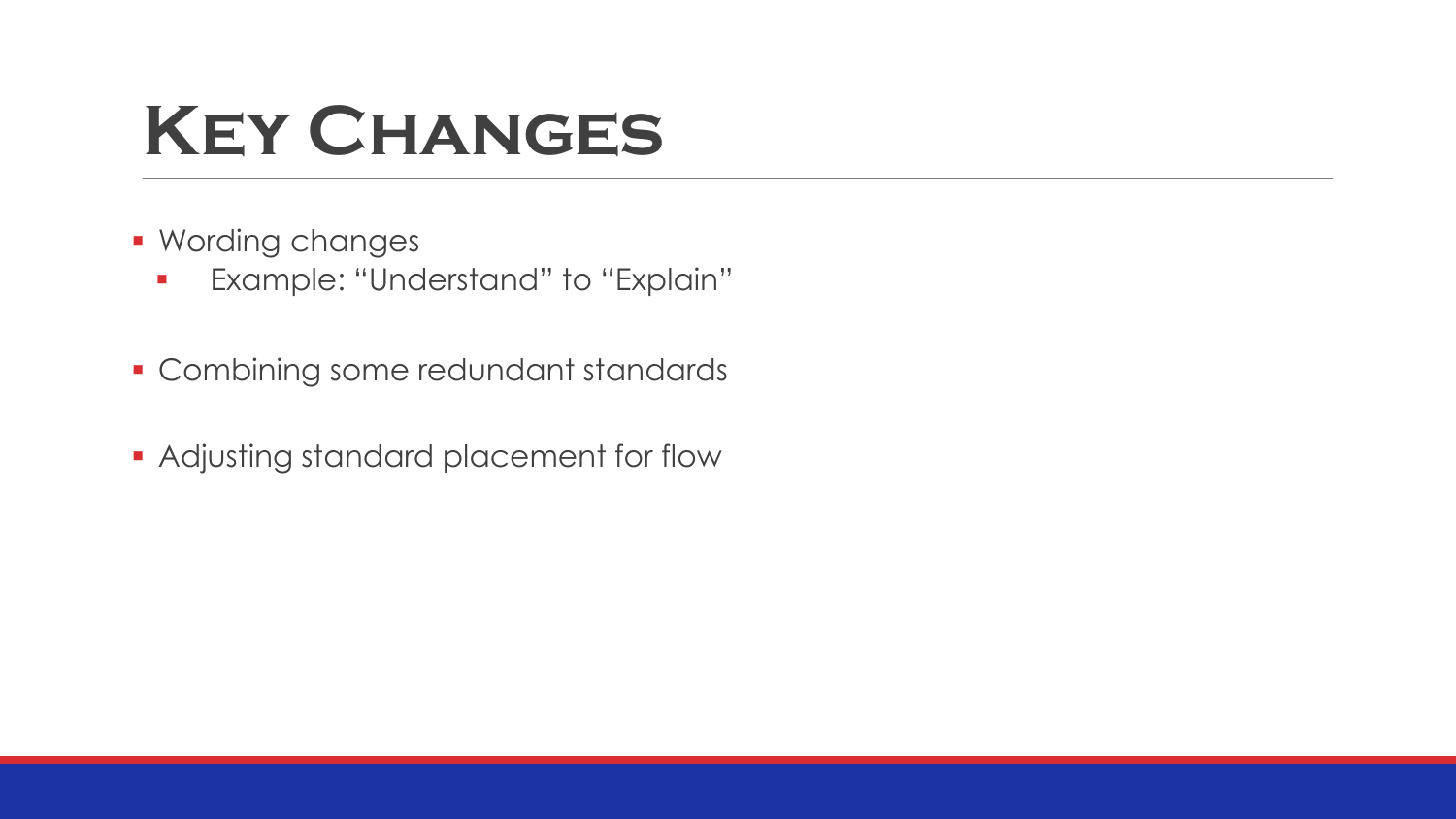#### **The Role of the Social Studies Educator advisory team**

TODD WIGGINTON CHAIR, EDUCATOR ADVISORY TEAM DIRECTOR OF INSTRUCTION (K-12), MNPS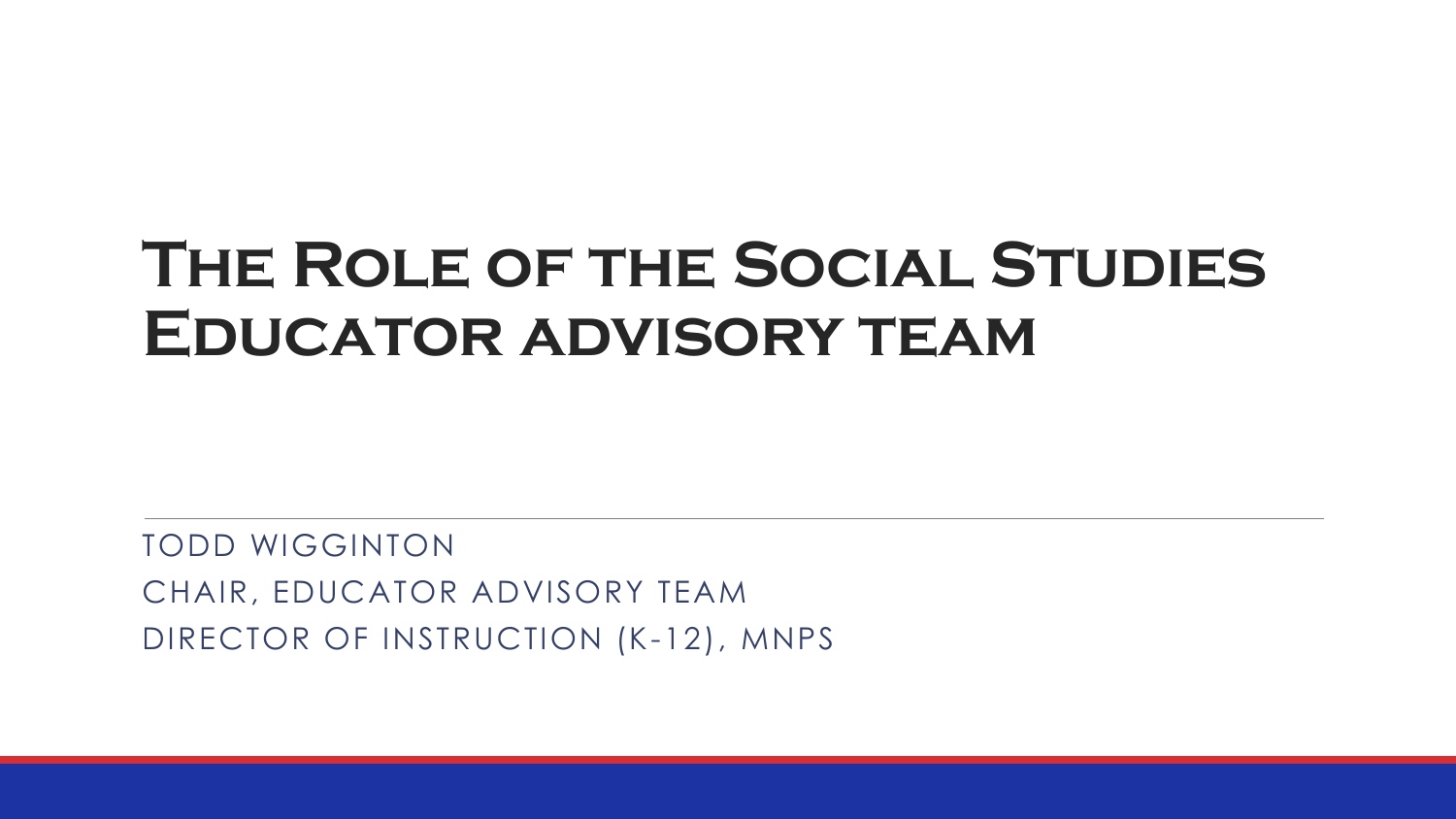# **Considerations**

Incorporating public feedback consistently throughout all parts of the standards review process.

- Number of standards
- **Age appropriateness**
- **Curriculum versus standards**
- Key content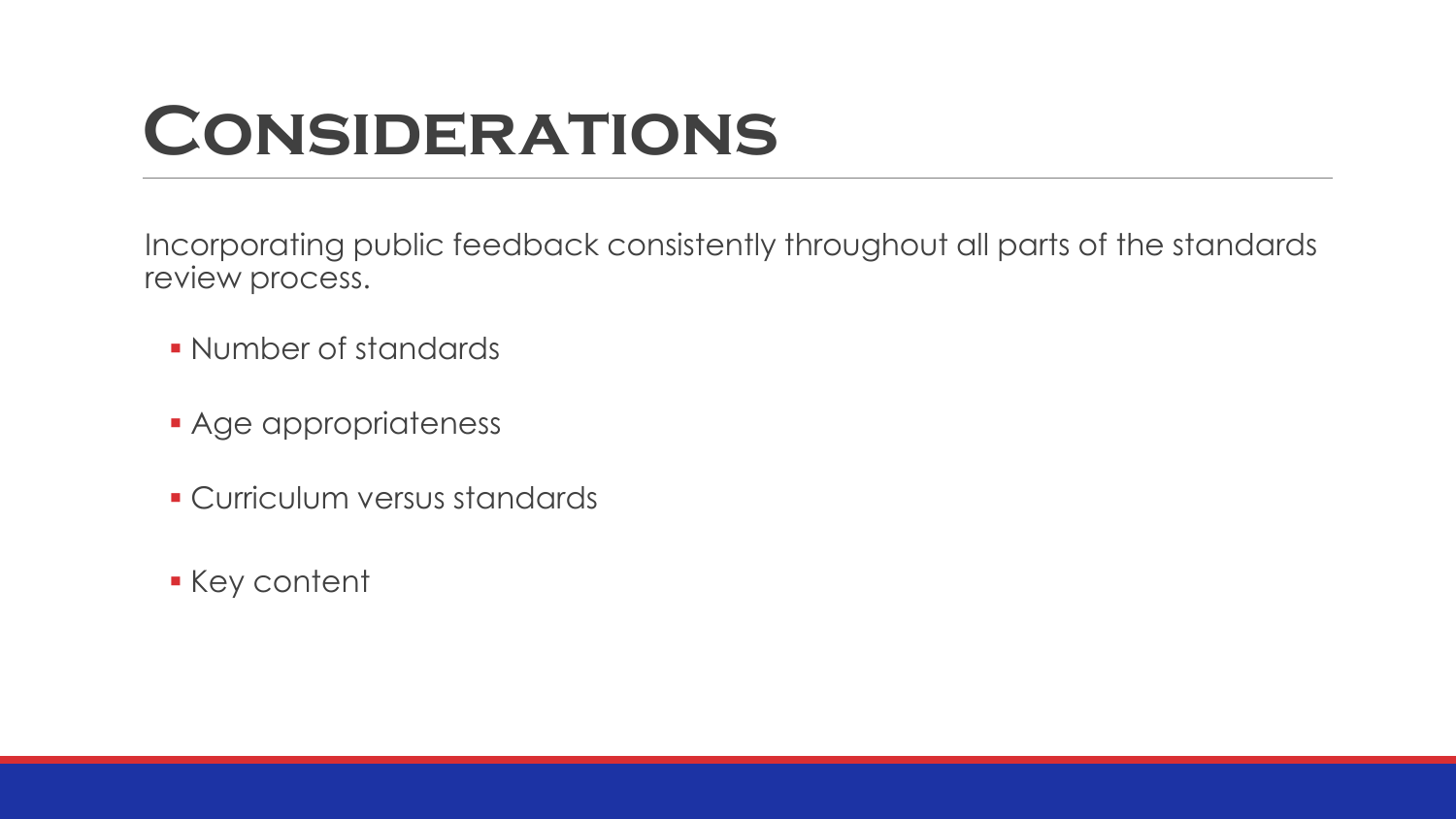# **Ideal Standards**

- **Challenging but age appropriate**
- Clear
- **Measurable with a variety of assessments in mind**
- **Key ideas with real world relevance**
- Connect to overarching themes to support skills and thinking
- Build sequentially (skills, concepts, and content)
- **Support teachers and students**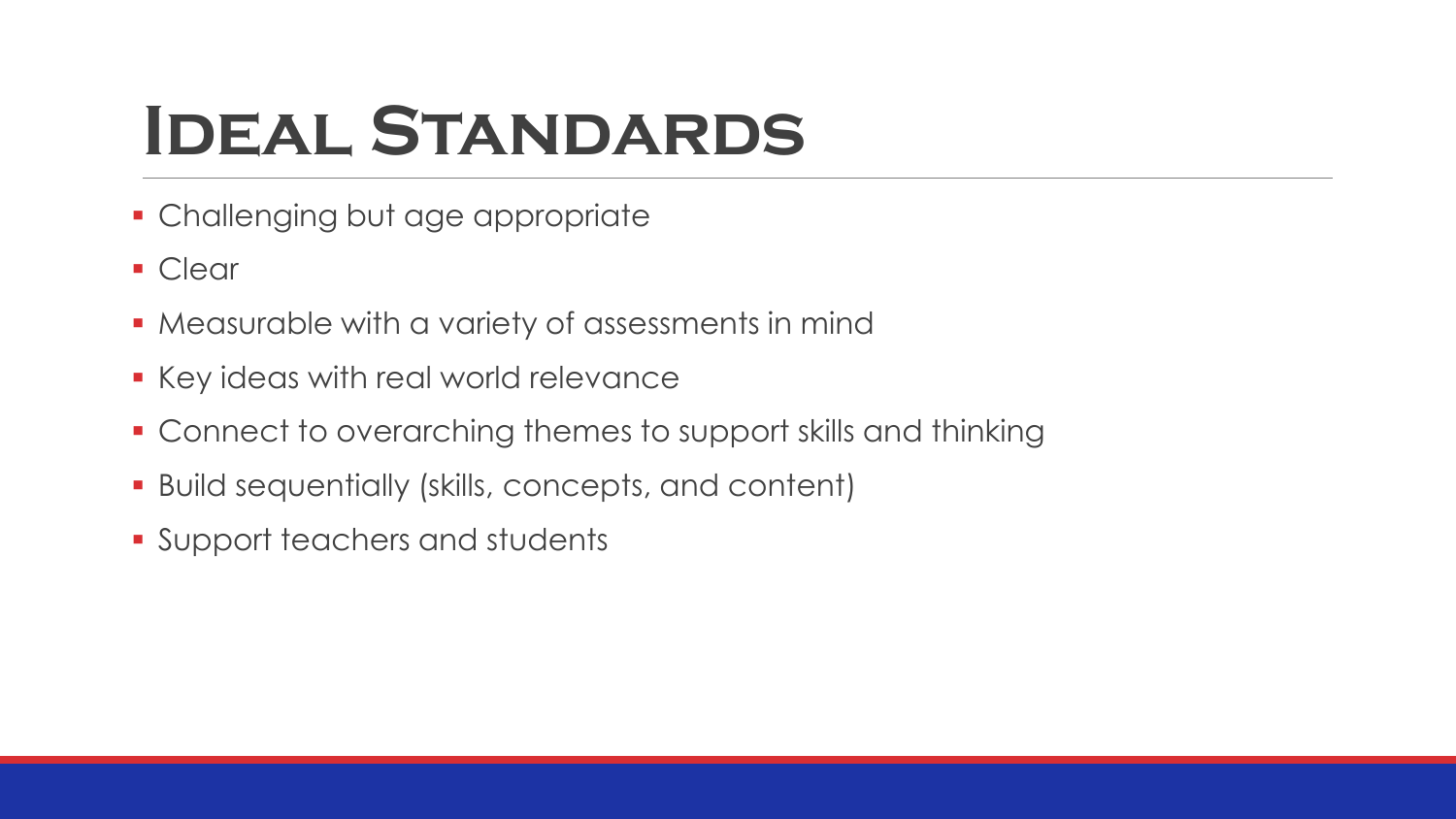# **Goals**

Based on feedback, ideals & expertise, the educator committee sought to:

- **Balance autonomy with specificity**
- **Make standards conceptual and manageable**
- Ensure that the standards are grade-level appropriate and accessible to all students across Tennessee
- Ensure that standards are still challenging and rigorous
- Embed practice skills within subject-area content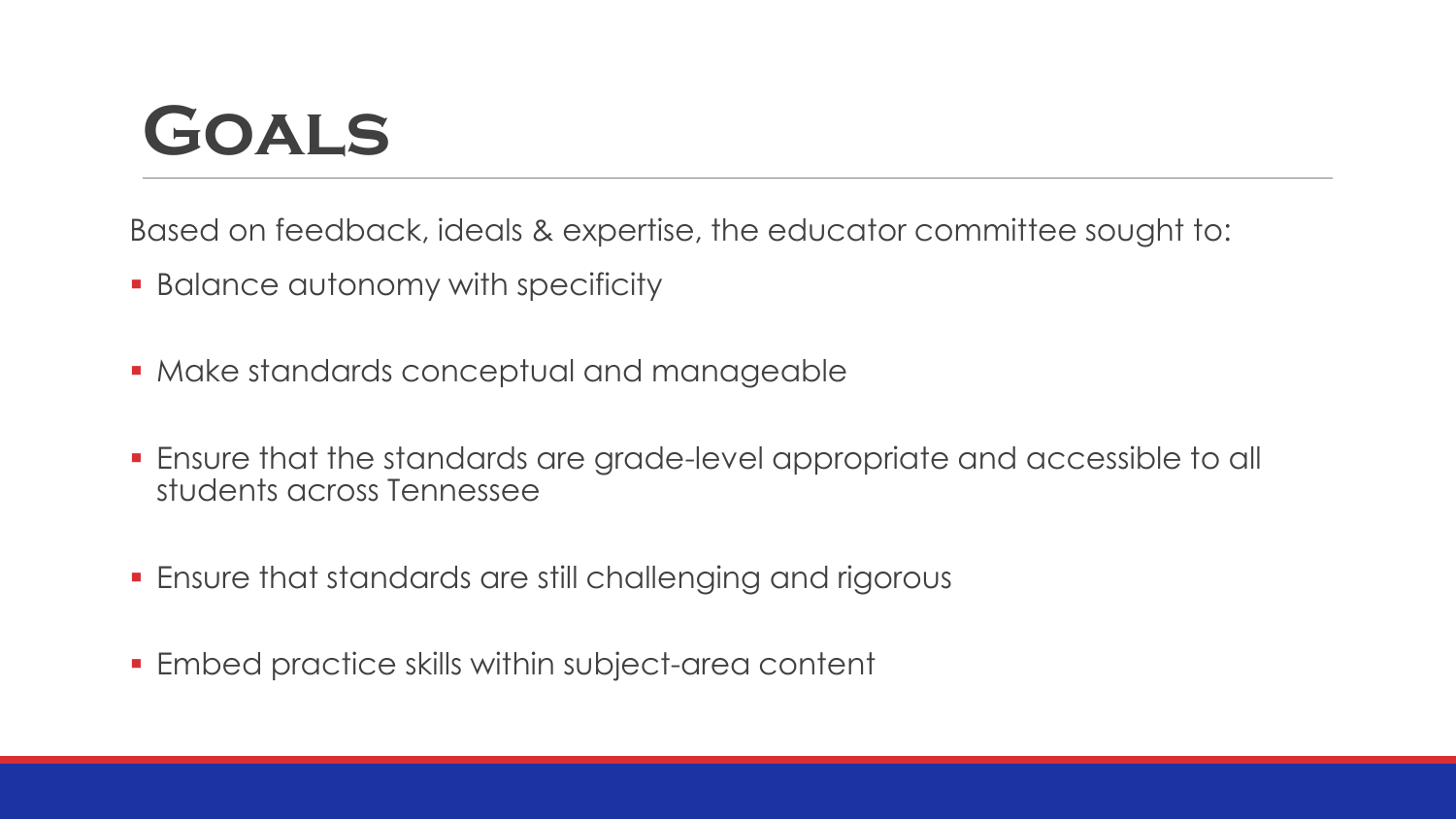#### **Rigorous, Attainable Standards**

- **More achievable at all grade levels**
- **Focus on depth, not breadth, of topics**
- Overall, a **14%** reduction in the number of total standards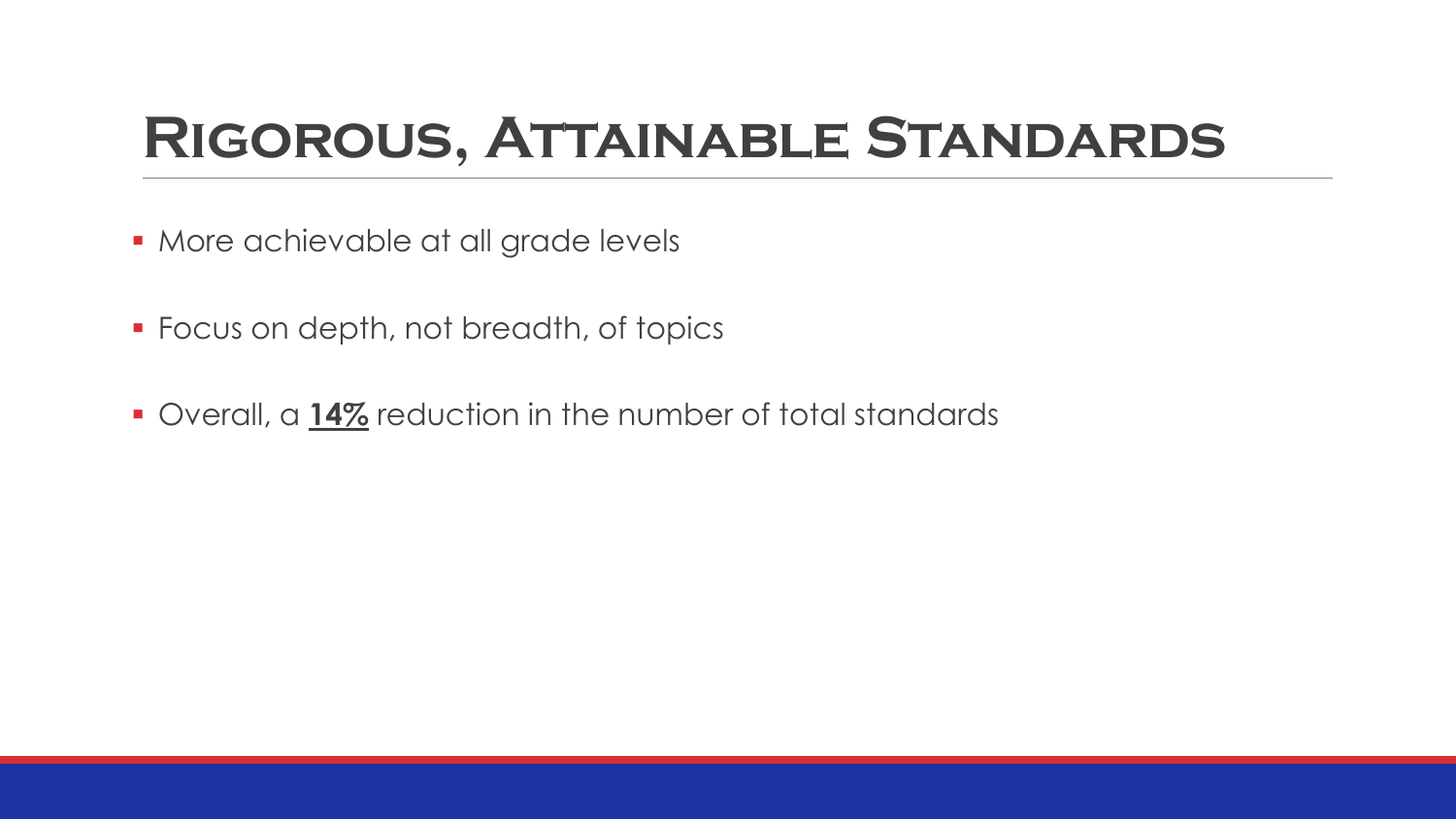# **Social Studies Practices**

What are the social studies skills that students should practice and master?

- **Research Process**
- **Historical Thinking**
- Geographic Awareness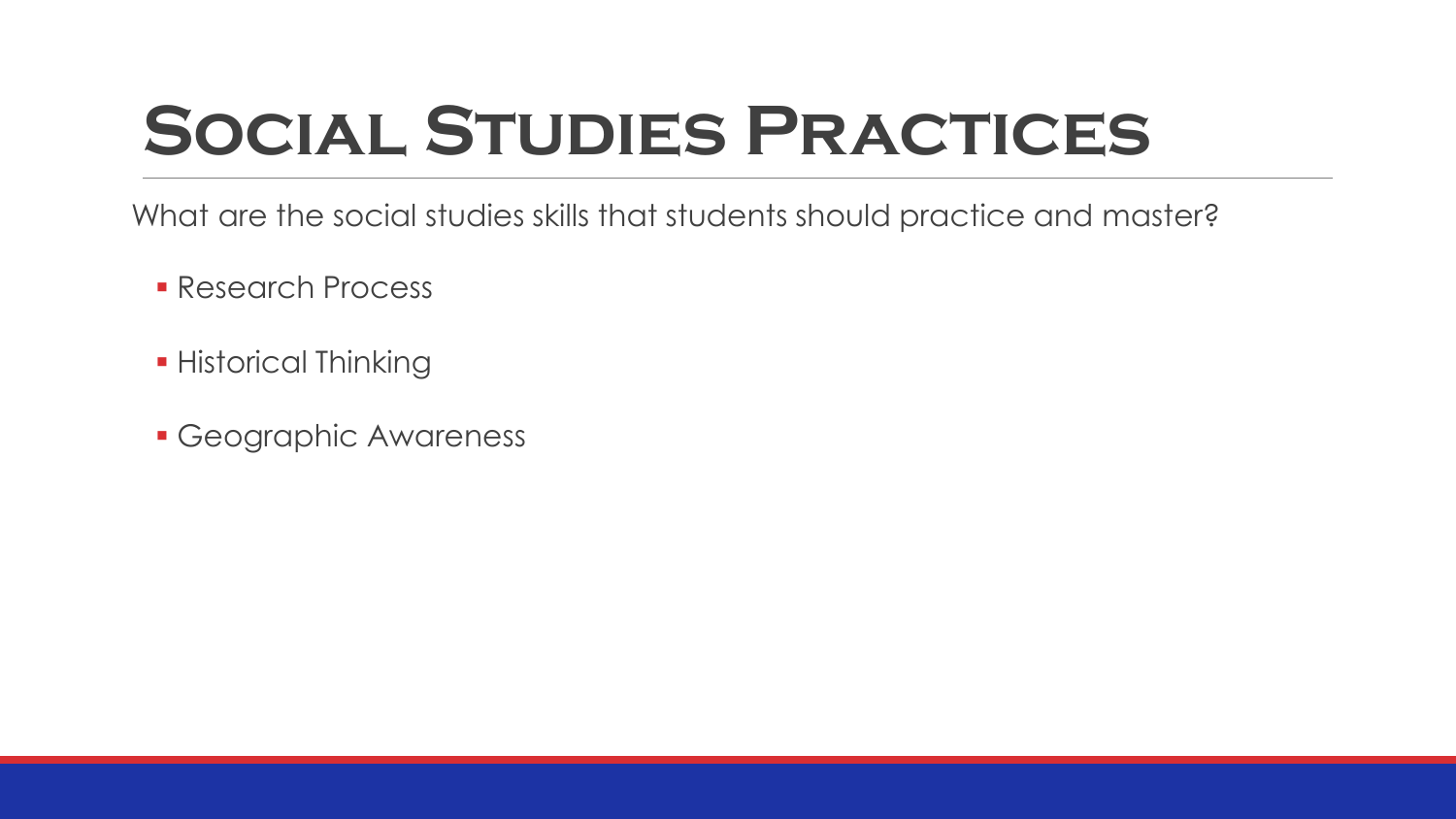# **TENNESSEE HISTORY**

- Mindful that all the crucial Tennessee items be included and scaffolded appropriately across grade levels, but not always repeated
- Created a specific set of standards for a permanent elective high school course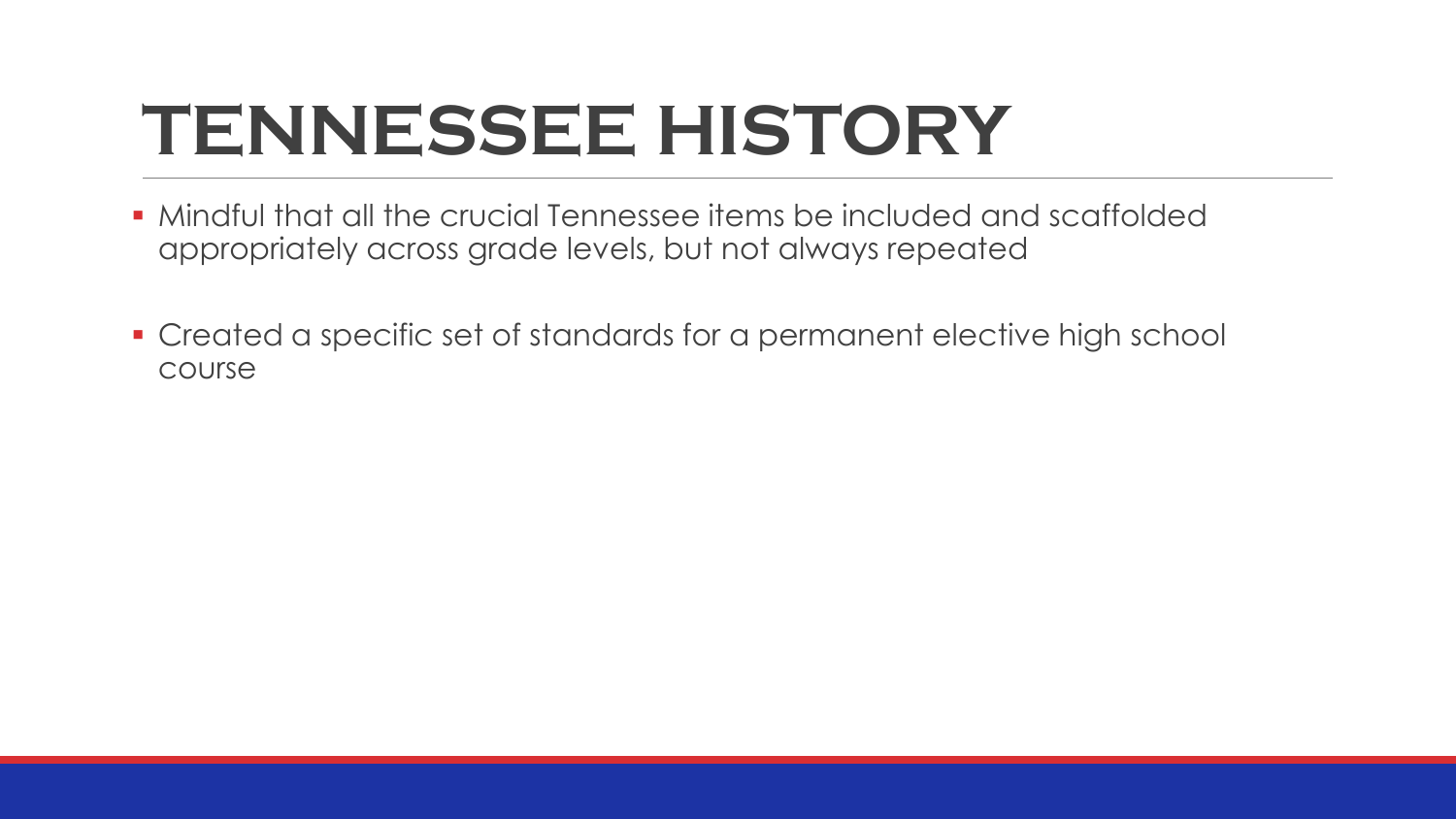### **Role of geography**

- Agreement of terms (what the term *geography* means to people and how this differs from general public and geographers)
- Throughout all grade levels, greater integration of physical geography
- Social Studies Practice #6 sets a clear expectation for geography at every grade level
- As grade levels increase, concepts of human geography are increasingly imbedded (although not always explicitly)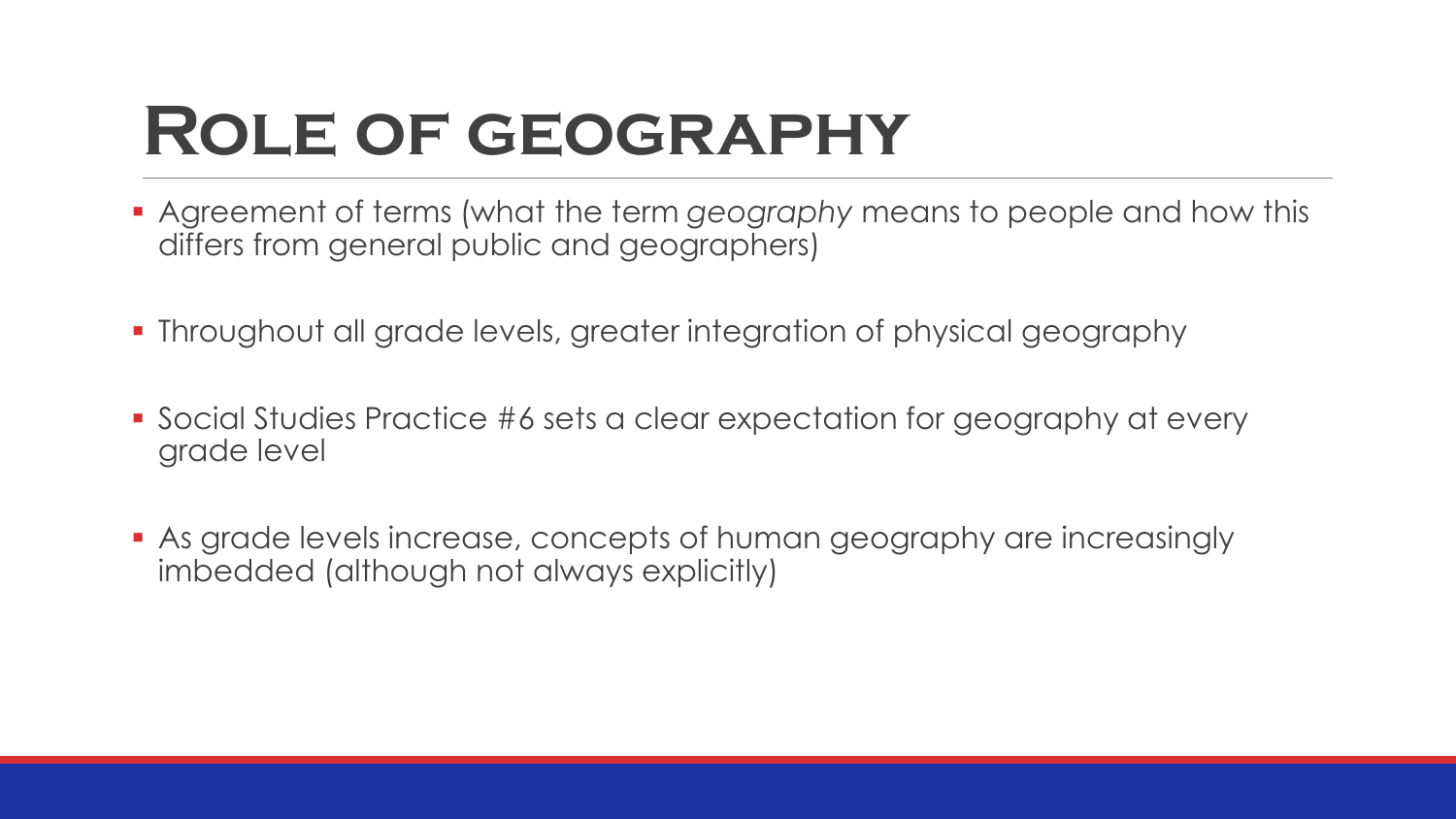# **Consistency in covering major religions**

#### **Goal:**

Some grades include the covering of major (and current) world religions. We used a consistent format for these standards so as to not privilege any religion. This format is used in grades 6 and 7 as well as in the Contemporary Issues & Ancient History courses in high school.

#### **Format:**

Describe the origins and central features of \_\_\_\_\_\_\_\_\_\_\_:

- Key Person(s):
- Sacred Texts:
- Basic Beliefs: